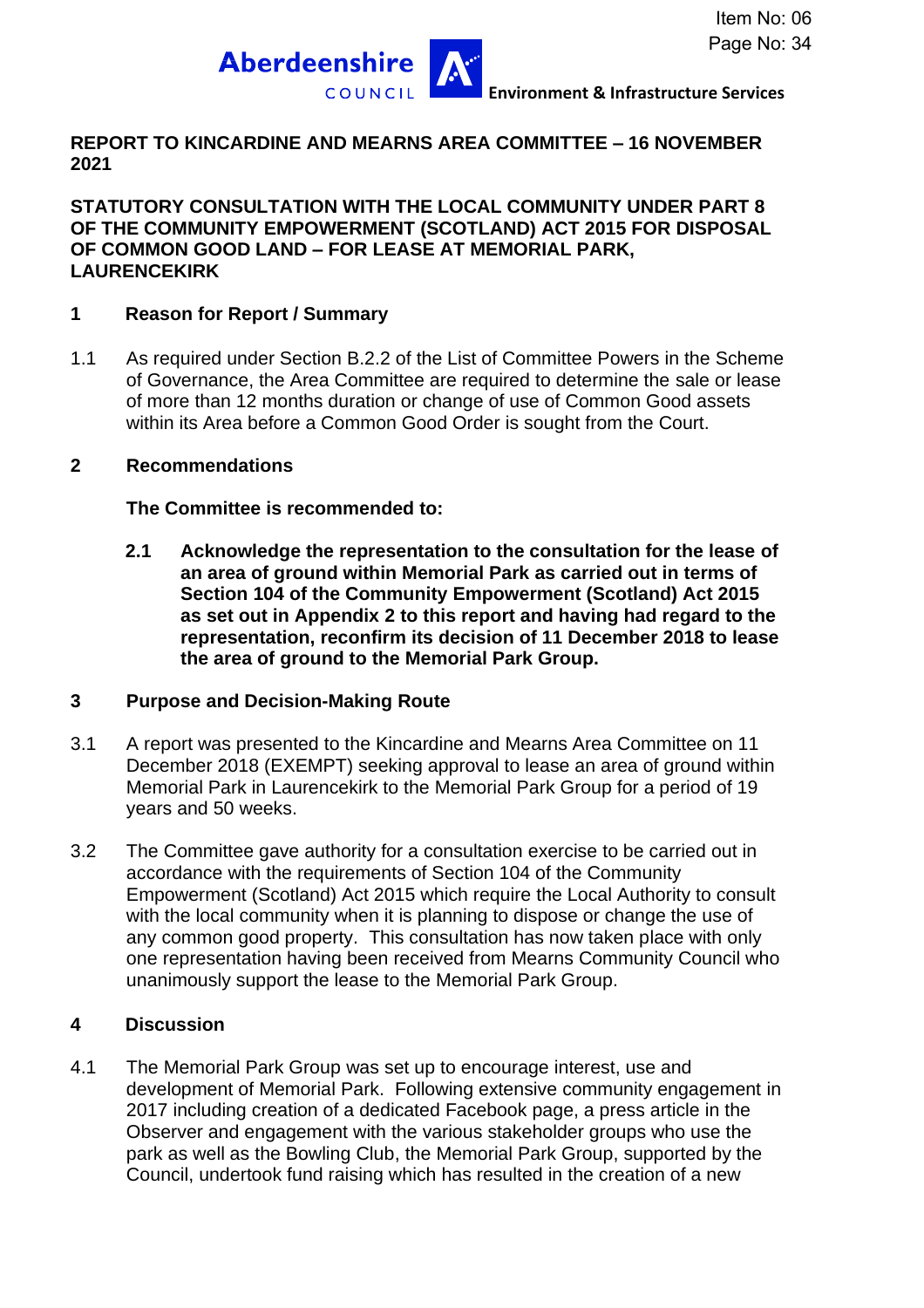perimeter path, the installation of a new storage shed with toilet facilities, addition of a zip wire and climbing frame. The group also jointly maintain the grass pitches along with Landscape Services. The group had secured various funds to support these additions and had applied for £13,783.87 from the Tullo windfarm. However, the Tullo windfarm required a lease to be in place with the Council before the funding could be released.

- 4.2 Whilst preparing the lease it was established that Memorial Park formed part of the Common Good of the former Burgh of Laurencekirk. Once a property is established as Common Good there are certain legal processes to be followed. Under Part 5 of the Community Empowerment (Scotland) Act 2015 a local authority is required to consult with the local community when considering any disposal, whether that is by sale or lease, or change of use of common good property. The consultation requires that the Council publish details of the proposed disposal or change of use of the Common Good property and notify and invite representations from Community Councils and community bodies.
- 4.3 The statutory consultation process has a potential 16-week timescale which would have been beyond the deadline for the Tullo windfarm funding and would have resulted in the funding being lost. As a result, the report to the Kincardine and Mearns Area Committee on 11 December 2018 sought approval to grant a lease for the ground in advance of undertaking the public consultation, subject to a successful consultation being carried out in terms of S104 of the Community Empowerment Act and the consent of the court or failing which the Council would be entitled to terminate the lease and recover the property. The Committee approved the granting of a lease and authorised the consultation exercise to commence.
- 4.4 The public consultation has now taken place and ran from 17 May 2021 to 12 July 2021 **(Appendix 2).** Electronic copies were made available on the Council website and a copy was emailed to Mearns Community Council. Public Notices about the consultation were posted on the two entrances to Memorial Park, in the local Post Office, within the 2 supermarkets and within the Mearns Community Campus. Due to the Covid restrictions it was not possible to leave paper copies in the Community Campus which includes the library, but the public notice gave details of how paper copies could be obtained.
- 4.5 The consultation asked respondents whether they agreed "that Aberdeenshire Council should continue to lease the property to the Memorial Park Group for a period of 19 years and 50 Weeks". As previously stated, there was only one response received from Mearns Community Council which was in support of the proposal **(Appendix 3).** Therefore, the next step in the process is to petition the Court, under 75(2) of the Local Government (Scotland) Act 1973 for authority to lease the area of ground within Memorial Park.

### **5 Council Priorities, Implications and Risk**

- 5.1 This report helps deliver the Strategic Priorities:
	- Health & Wellbeing within the Pillar Our People; and
	- Resilient Communities within the Pillar Our Environment.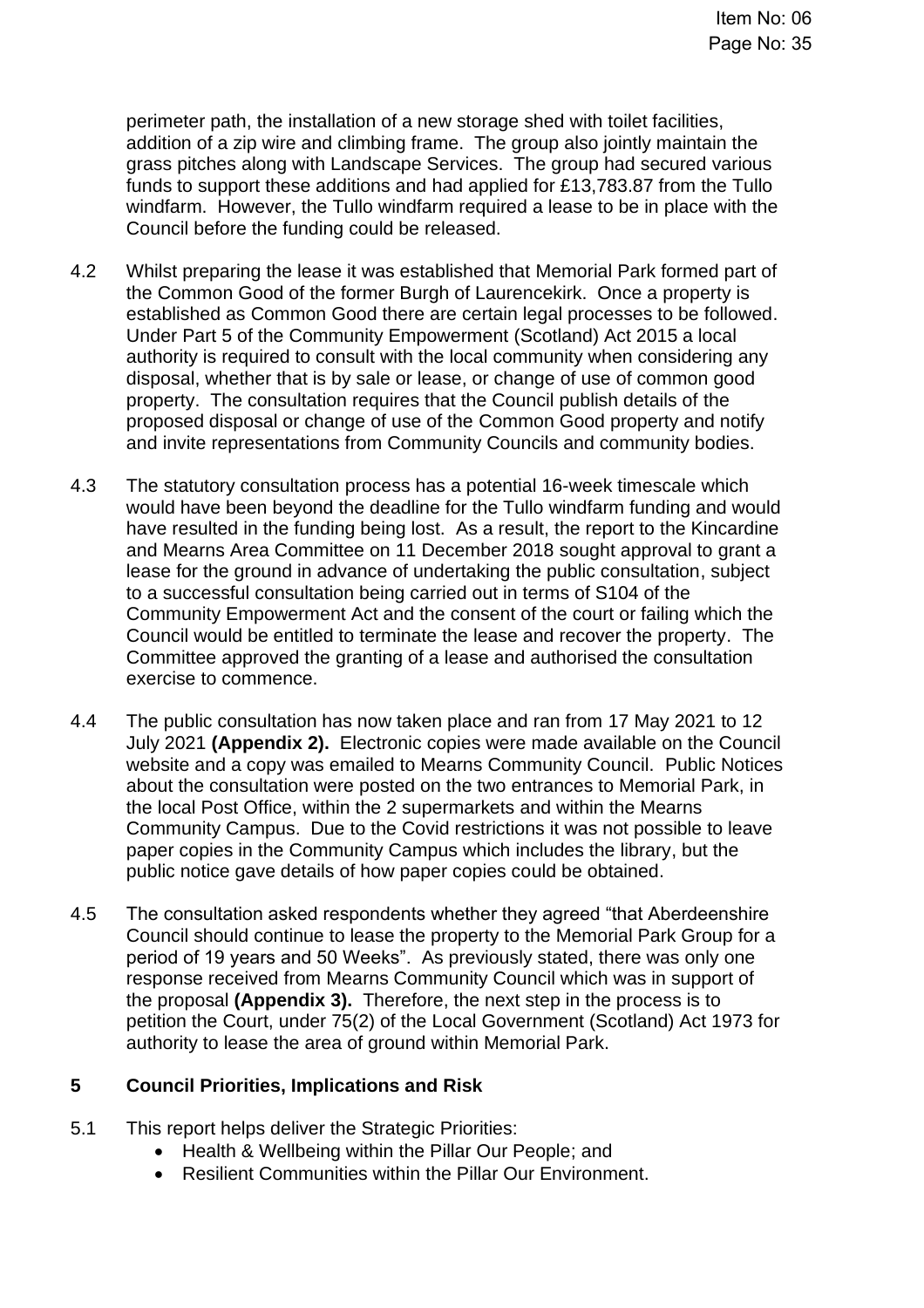5.2 The table below shows whether risks and implications apply if the recommendations are agreed.

| <b>Subject</b>           | <b>Yes</b> | <b>No</b> | N/A |
|--------------------------|------------|-----------|-----|
| Financial                |            | X         |     |
| <b>Staffing</b>          |            | X         |     |
| Equalities and           |            | X         |     |
| <b>Fairer Duty</b>       |            |           |     |
| Scotland                 |            |           |     |
| Children and             |            | X         |     |
| Young People's           |            |           |     |
| Rights and               |            |           |     |
| Wellbeing                |            |           |     |
| <b>Climate Change</b>    |            | X         |     |
| and Sustainability       |            |           |     |
| Health and               |            | X         |     |
| Wellbeing                |            |           |     |
| <b>Town Centre First</b> |            | Χ         |     |

- 5.3 There are no staffing or financial implications arising from this report.
- 5.4 An integrated impact assessment has been carried out as part of the development of the proposals set out above. It is included as **Appendix 1** and no impact has been identified.
- 5.5 The following Risk has been identified as relevant to this matter on a Corporate Level:

ACORP006 – Reputation management if the application to the Court is refused. [Corporate Risk Register\\_2021 \(aberdeenshire.gov.uk\).](https://www.aberdeenshire.gov.uk/media/26308/corporaterisks.pdf)

The following Risk has been identified as relevant to this matter on a Strategic Level.

ISSR008 – Placemaking – supporting communities to help themselves, enabling wealth building that supports local economic opportunities. [Infrastructure Services Directorate Risks \(aberdeenshire.gov.uk\).](https://www.aberdeenshire.gov.uk/media/26346/infrastructureservicesdirectoraterisks.pdf)

### **6 Scheme of Governance**

- 6.1 The Head of Finance and Monitoring Officer within Business Services have been consulted in the preparation of this report and had no comments to make and are satisfied that the report complies with the [Scheme of Governance](https://www.aberdeenshire.gov.uk/council-and-democracy/scheme-of-governance/) and relevant legislation.
- 6.2 The Committee can consider and take a decision on this item in terms of Decisions on Common Good which is delegated to Area Committees in the Scheme of Governance, Part 2A, List of Committee Powers, under Section B.2.2 (Area Committees have the power to determine the sale or lease for more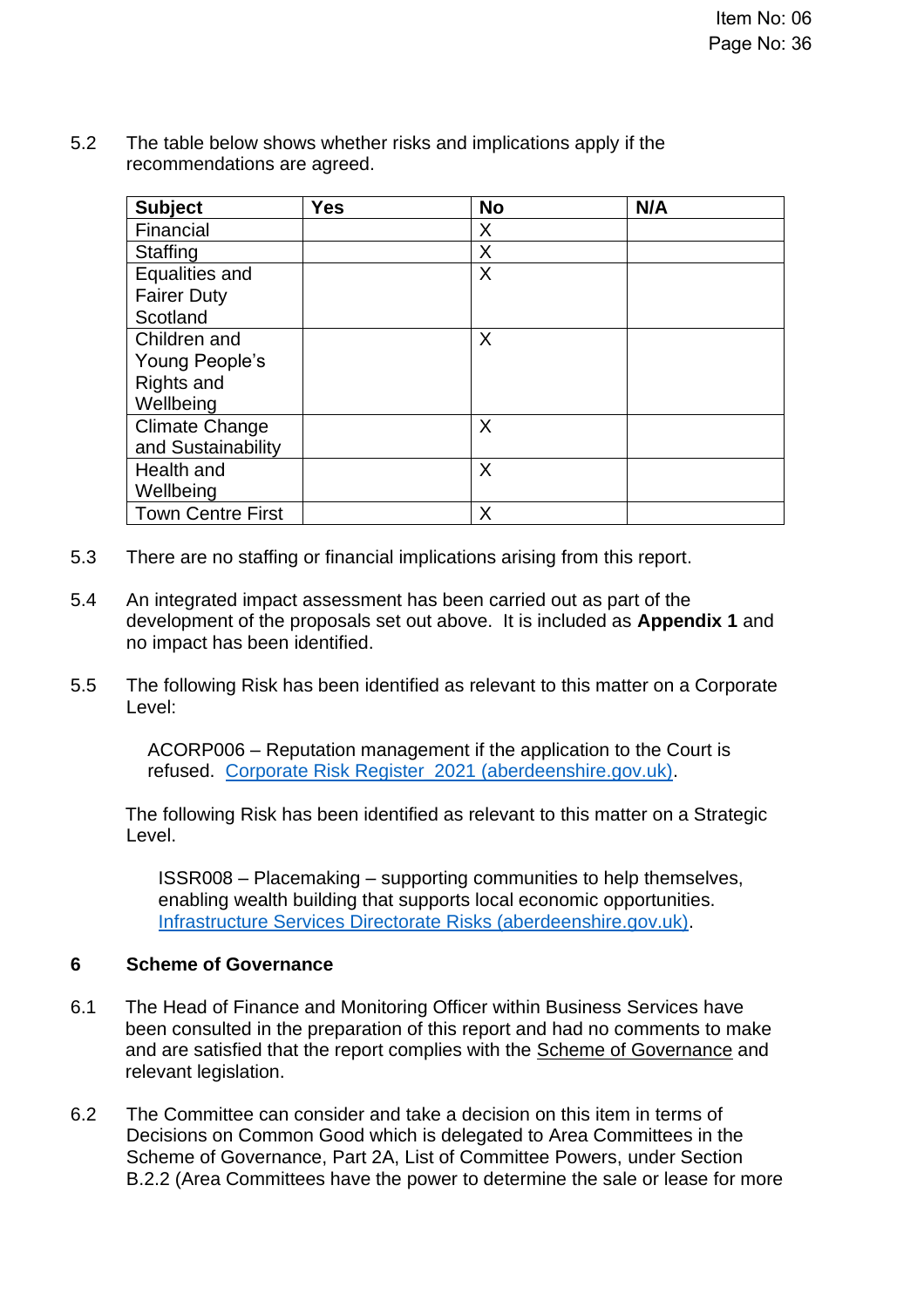than 12 months duration of Common Good assets within the relevant area before a Common Good Order is sought from the courts).

6.3 The Head of Legal and People has delegated power under the Scheme of Governance, Part 2B List of Officer Powers Para D.6.5 to raise all forms of proceedings on behalf of the Council.

### **Alan Wood Director of Environment and Infrastructure Services**

Report prepared by Diane Henderson, Area Project Officer Date: 19 October 2021

### **List of Appendices**:

- Appendix 1 Integrated Impact Assessment
- Appendix 2 Public Consultation
- Appendix 3 Representation from Mearns Community Council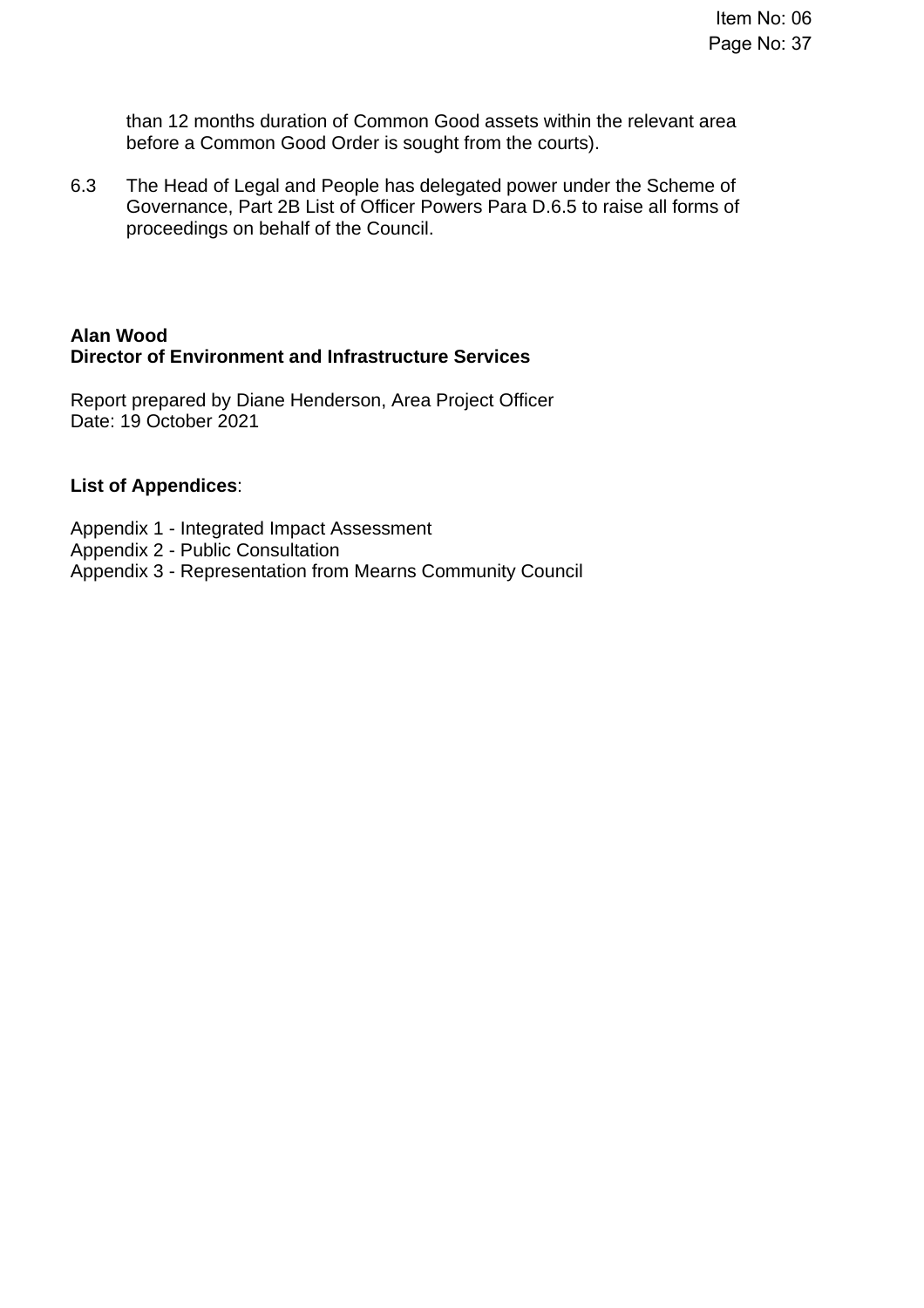# Aberdeenshire Council .

### Integrated Impact Assessment.

### Lease of Memorial Park, Laurencekirk.

| Assessment ID             | IIA-000150                 |  |  |
|---------------------------|----------------------------|--|--|
| <b>Lead Author</b>        | Diane Henderson            |  |  |
| <b>Additional Authors</b> | <b>Bruce Stewart</b>       |  |  |
| <b>Service Reviewers</b>  | <b>Bruce Stewart</b>       |  |  |
| Approved By               | <b>Bruce Stewart</b>       |  |  |
| Approved On               | Wednesday October 06, 2021 |  |  |
| <b>Publication Date</b>   | Wednesday October 06, 2021 |  |  |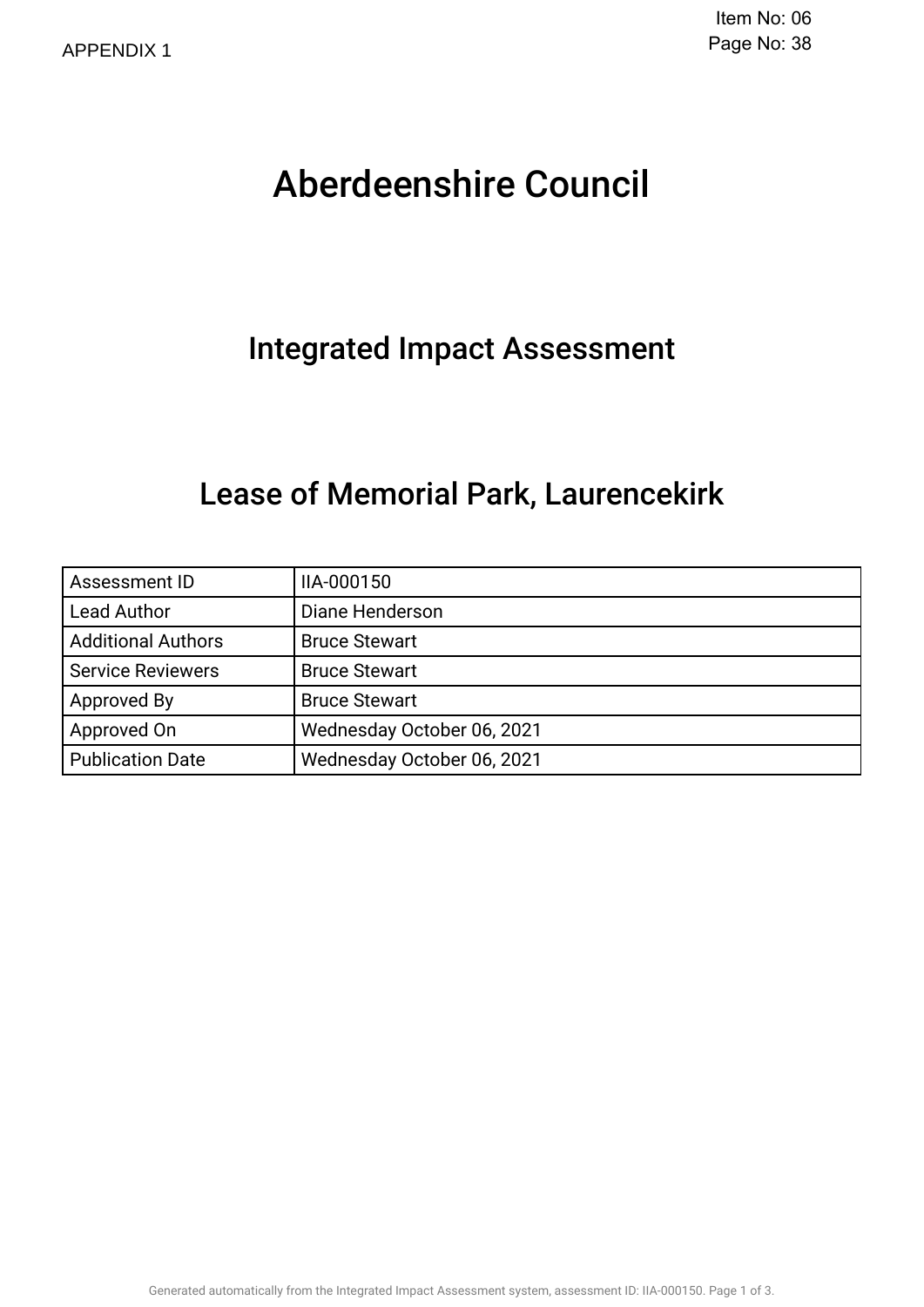### 1. Overview.

This document has been generated from information entered into the Integrated Impact Assessment system.

A report was presented to the Kincardine & Mearns Area Committee on 11 December 2018 seeking approval to lease an area of ground within Memorial Park, Laurencekirk to the Memorial Park Group for a period of 19 years and 50 weeks.

The community group had undertaken extensive community engagement in 2017 to seek the views of the community on what improvements they would like to see in the park. As a result the Memorial Park Group set about raising funds to undertake the improvements. One of the funders required that the group owned or leased the land in question. However, whilst preparing the lease and checking the title deeds it was established that Memorial Park formed part of the Common God of the former Burgh of Laurencekirk. Once a property is established as Common Good there are certain legal processes to be followed. Under Part 5 of the Community Empowerment (Scotland) Act 2015 a local authority is required to consult with the local community when considering any disposal, whether that is by sale or lease, or change of use of common good property. The consultation requires that the Council publish details of the proposed disposal or change of use of the Common Good property and notify and invite representations from Community Councils and community bodies.

The statutory consultation process has a potential 16-week timescale which would have been beyond the deadline for the Tullo windfarm funding and would have resulted in the funding being lost. As a result, the report to the Kincardine and Mearns Area Committee on 11 December 2018 sought approval to grant a lease for the ground in advance of undertaking the public consultation, subject to a successful consultation being carried out in terms of S104 of the Community Empowerment Act and the consent of the court or failing which the Council would be entitled to terminate the lease and recover the property. The Committee approved the granting of a lease and authorised the consultation exercise to commence.

Following the statutory public consultation the report now seeks Committee to reconfrm its earlier decision of 11 December 2018 to lease the area of ground to the Memorial Park Group in advance of petitioning the Court, under 75(2) of the Local Government (Scotland) Act 1973 for authority to lease the area of ground within Memorial Park.

During screening 0 of 10 questions indicated that detailed assessments were required, the screening questions and their answers are listed in the next section. This led to 0 out of 5 detailed impact assessments being completed. The assessments required are:

In total there are 0 positive impacts as part of this activity. There are 0 negative impacts, all impacts have been mitigated.

A detailed action plan with 0 points has been provided.

This assessment has been approved by bruce.stewart@aberdeenshire.gov.uk.

The remainder of this document sets out the details of all completed impact assessments.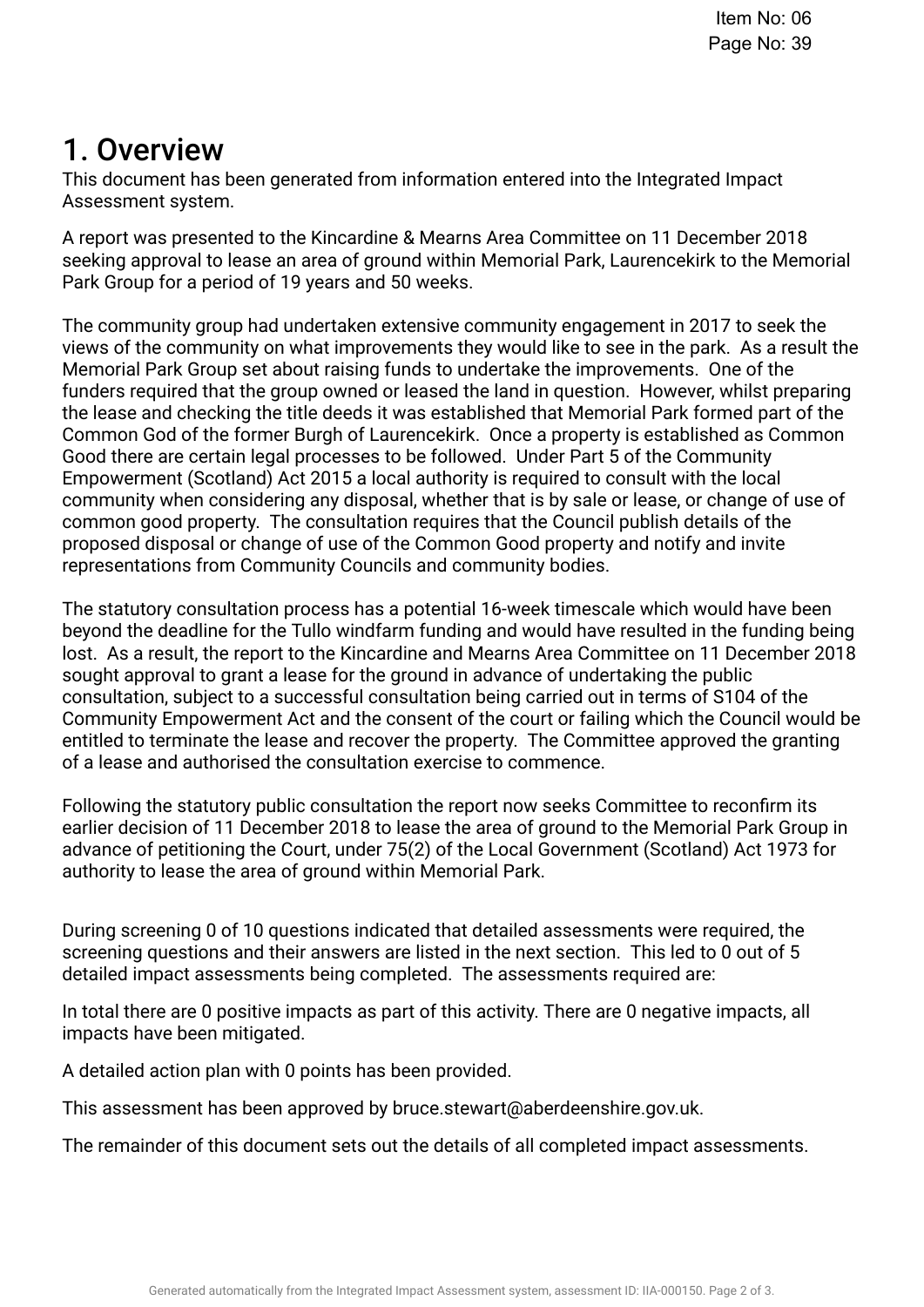## 2. Screening

| Could your activity / proposal / policy cause an impact in one (or more) of the<br>identified town centres?                                                                                           | No  |
|-------------------------------------------------------------------------------------------------------------------------------------------------------------------------------------------------------|-----|
| Would this activity / proposal / policy have consequences for the health and<br>wellbeing of the population in the affected communities?                                                              | No  |
| Does the activity / proposal / policy have the potential to affect greenhouse gas<br>emissions (CO2e) in the Council or community and / or the procurement, use or<br>disposal of physical resources? | No  |
| Does the activity / proposal / policy have the potential to affect the resilience to<br>extreme weather events and/or a changing climate of Aberdeenshire Council or<br>community?                    | No  |
| Does the activity / proposal / policy have the potential to affect the<br>environment, wildlife or biodiversity?                                                                                      | No  |
| Does the activity / proposal / policy have an impact on people and / or groups<br>with protected characteristics?                                                                                     | No  |
| Is this activity / proposal / policy of strategic importance for the council?                                                                                                                         | No. |
| Does this activity / proposal / policy reduce inequality of outcome?                                                                                                                                  | No  |
| Does this activity / proposal / policy have an impact on children / young<br>people's rights?                                                                                                         | No  |
| Does this activity / proposal / policy have an impact on children / young<br>people's wellbeing?                                                                                                      | No  |

## 3. Impact Assessments

| Children's Rights and Wellbeing            | Not Required |
|--------------------------------------------|--------------|
| <b>Climate Change and Sustainability</b>   | Not Required |
| <b>Equalities and Fairer Scotland Duty</b> | Not Required |
| <b>Health Inequalities</b>                 | Not Required |
| <b>Town Centre's First</b>                 | Not Required |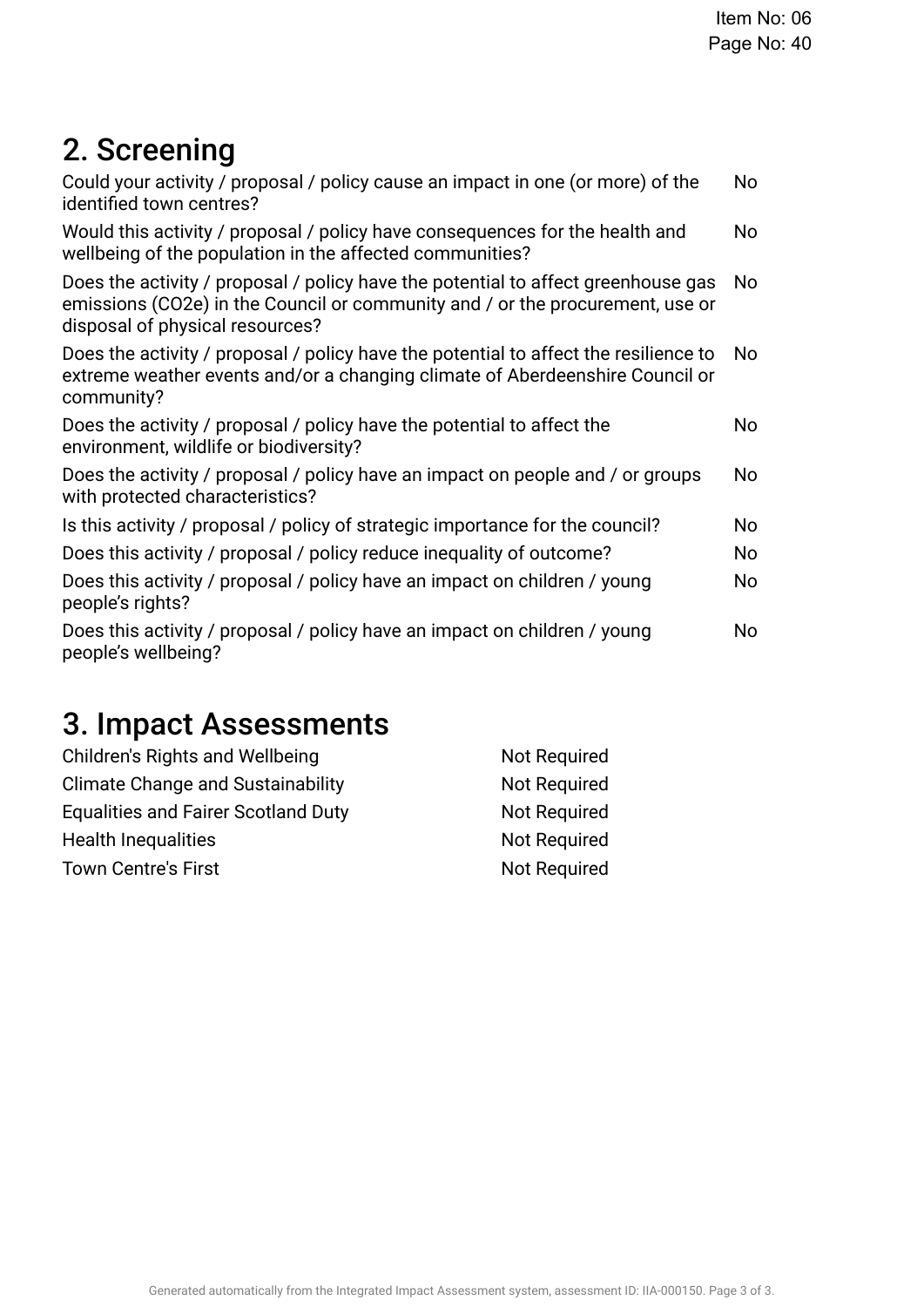

**Statutory Consultation with the Local Community under Part 8 of the Community Empowerment (Scotland) Act 2015 for Disposal of Common Good Land – For lease of part of Memorial Park, Laurencekirk** 

**Consultation dates: Commences 17 May 2021 closes 12 July 2021** 

### **What land is being consulted on?**

The area of ground (collectively referred to in this Consultation document as "the property") at Memorial Park, Laurencekirk and which is shown on the following plan:



### **What is being proposed?**

The Laurencekirk Memorial Park Group are a group of active community minded people keen to improve the offer of activities in the Memorial Park, Laurencekirk. The group worked closely with Aberdeenshire Council to raise funds to improve the park including a new perimeter path, funding for new play equipment and upgrade of the tennis courts. The group also have a Service Level Agreement with the Council to undertake the grass cutting. The group have also introduced a summer programme of activities encouraging sport and leisure outdoor pursuits.

The group sought funding to replace the former toilet block and build of a new storage shed. However, in order to secure the funding, the group were required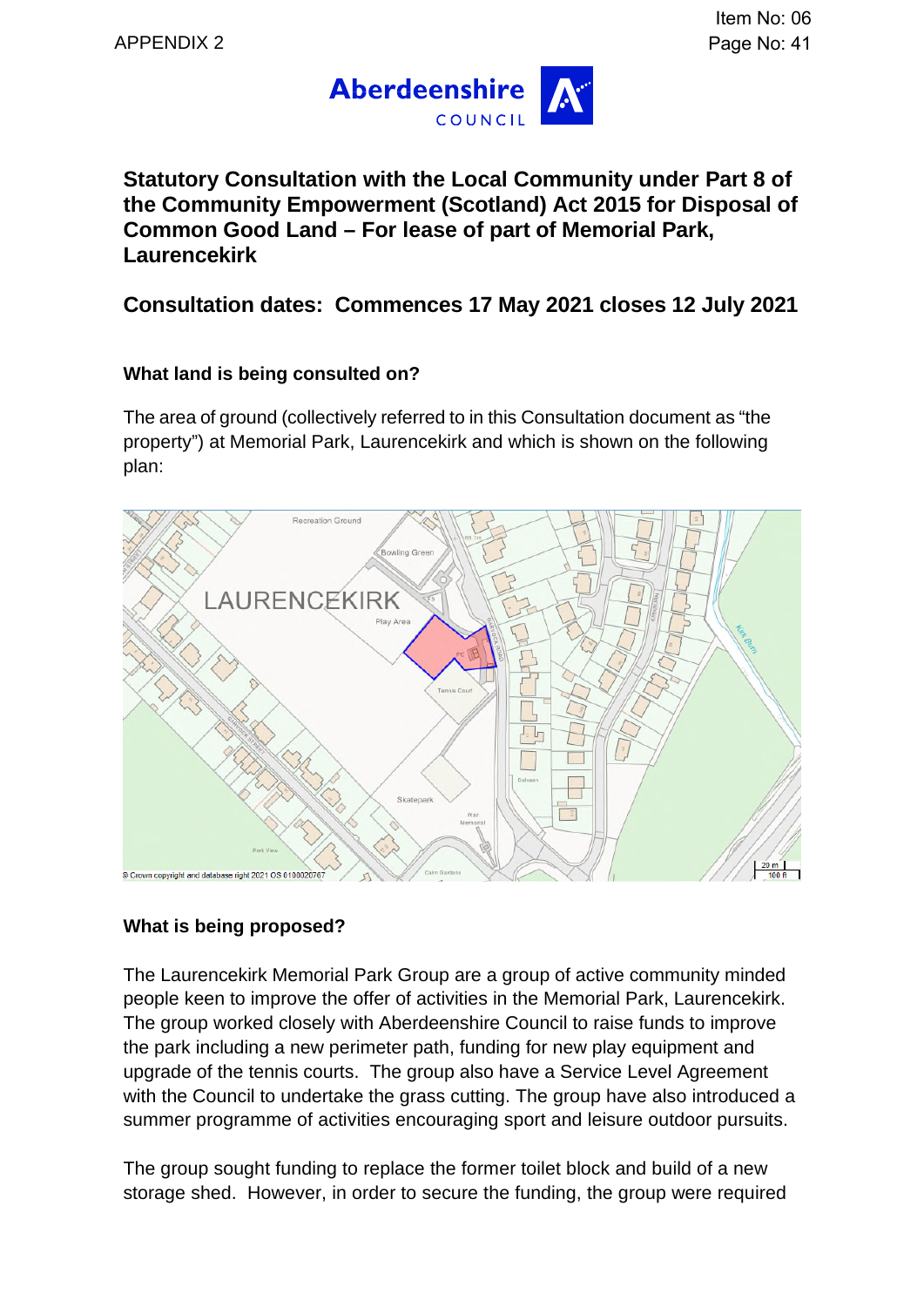to have a Lease in place for the property from Aberdeenshire Council. Due to the short funding timescale a report was taken to the Kincardine & Mearns Area Committee requesting that a Lease be granted on the proviso that the community consultation was still required to be undertaken.

As a result, Aberdeenshire Council have granted a Lease of the property to the Memorial Park Group for a period of 19 years and 50 weeks with the principal condition of lease to be used and maintained as a public park with free and open public access to and over the property. Any improvements made to the property by the Tenant will be for a use ancillary to the park or for the benefit of the wider Laurencekirk community.

### **Why are we consulting?**

On examination of the title for the Memorial Park it has been established that the park is common good.

When considering disposal of certain types of common good land (whether by sale or lease), certain legal requirements must be followed. These are:

- Carry out a statutory consultation with the local community under Part 8 of the Community Empowerment (Scotland) Act 2015; and
- If required, seek approval from the Court under s.75 of the Local Government (Scotland) Act 1973.

This consultation is being carried out to satisfy the first legal requirement and further guidance on the process can be found here.

https://www.gov.scot/publications/community-empowerment-common-good-propertyguidance-local-authorities/

Court approval will then be sought if the Council decides to proceed with the disposal following the Consultation.

### **What are the benefits of the proposal?**

The group fully engaged the community on the park and what it could offer the community. Being active and reducing the need for families to travel for outdoor entertainment was the key ambition of the group. Online surveys, pictorial maps, media coverage etc, were used as a means of engaging the community and finally taking part in a local Place Making event which enabled the group to ensure that the project was delivering on local aspirations.

The group worked closely with Aberdeenshire Council, Mearns Community Council and the Laurencekirk Development Trust to ensure good communication throughout the process.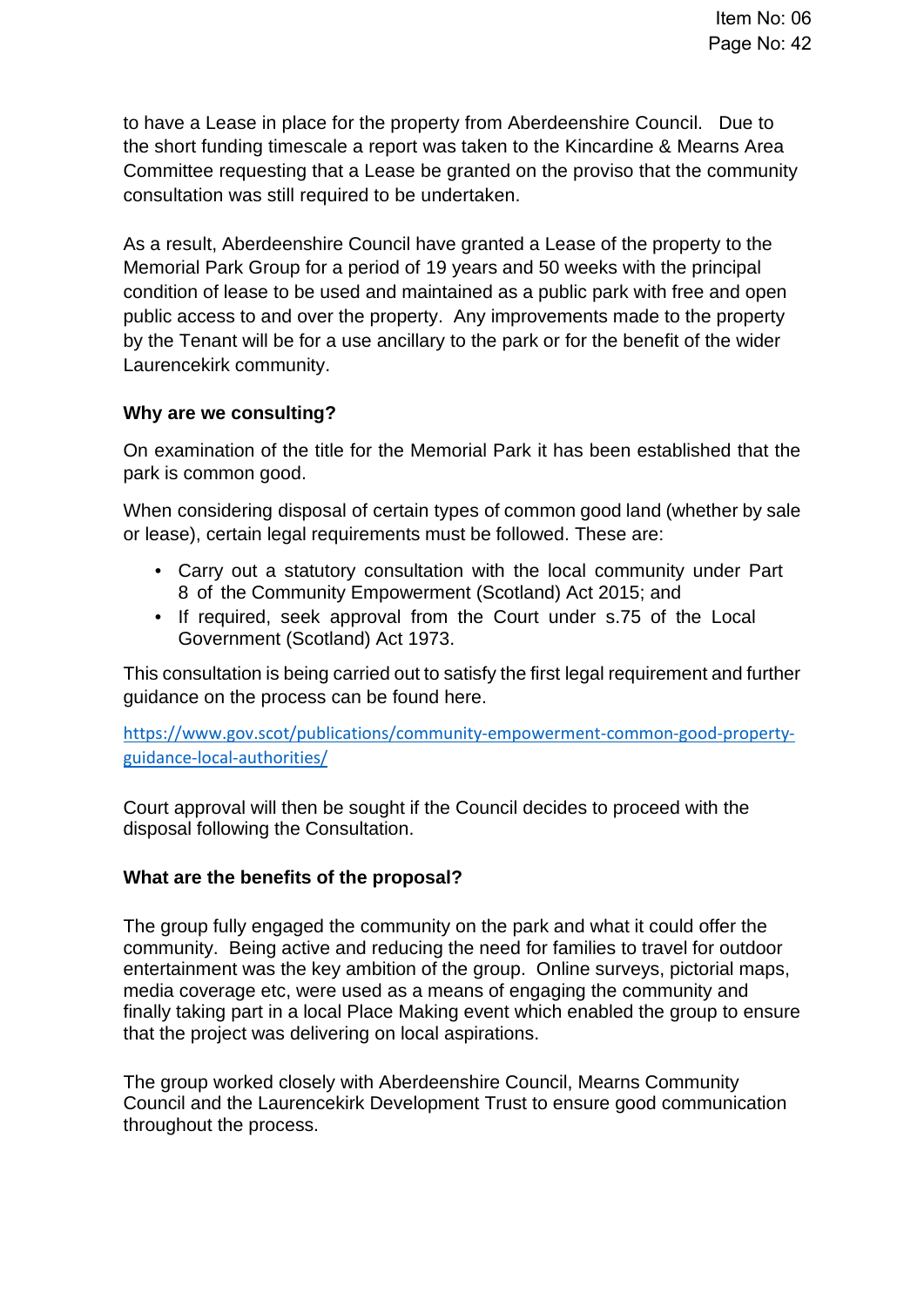The project plans for the park are as follows:

- **Extend the Park Pavilion** this is the long-term goal and is being worked on.
- **Improving the tennis court surface and encourage better usage** funding was achieved in 2016 to improve the courts and a summer programme of tennis is now offered.
- **Additional Storage Space** planning permission has been agreed. This venture has secured funding from the Kincardine and Mearns Area Committee, Tullo Community Benefit Fund and Scotmid Community Connect Award as well as some local fundraising.
- **Park Toilet** planning permission has been agreed. This venture has secured funding from the Kincardine and Mearns Area Committee, Tullo Community Benefit Fund, Scotmid Community Connect Award as well as some local fundraising.
- **Putting Green** still being progressed.
- **Perimeter Path** funding was achieved through Aberdeenshire Council and work was completed in late 2018.
- **Additional play equipment (for older children)** a new climbing frame was erected and a zipwire has also now been provided.
- **Additional sports pitches (football)** an additional pitch has been prepared and pitches are being jointly maintained by a community group and Aberdeenshire Council.
- **Outdoor Fitness Equipment** funding still to be arranged**.**
- **Improved parking facilities** this is the long-term goal and is being worked on with the upgrade of the pavilion.
- **General maintenance** War Memorial and around the tennis court**.**

The Memorial Park Group have worked in a collaborative and inclusive way which they have found to benefit everyone. Several funding opportunities have been achieved by proactively working with funders e.g. the Tullo Windfarm and Aberdeenshire Council are two examples.

### **Are there any drawbacks to this proposal?**

The Lease contains a provision which allows the Council to terminate the Lease following the completion of the consultation and the representations received would accordingly play a significant part in determining whether or not to terminate the Lease.

### **Please answer the following question:**

Do you agree that Aberdeenshire Council should continue to lease the property to the Memorial Park Group for a period of 19 years and 50 weeks?

Please circle or underline your answer: **Yes / No** 

### **Please provide any additional comments:**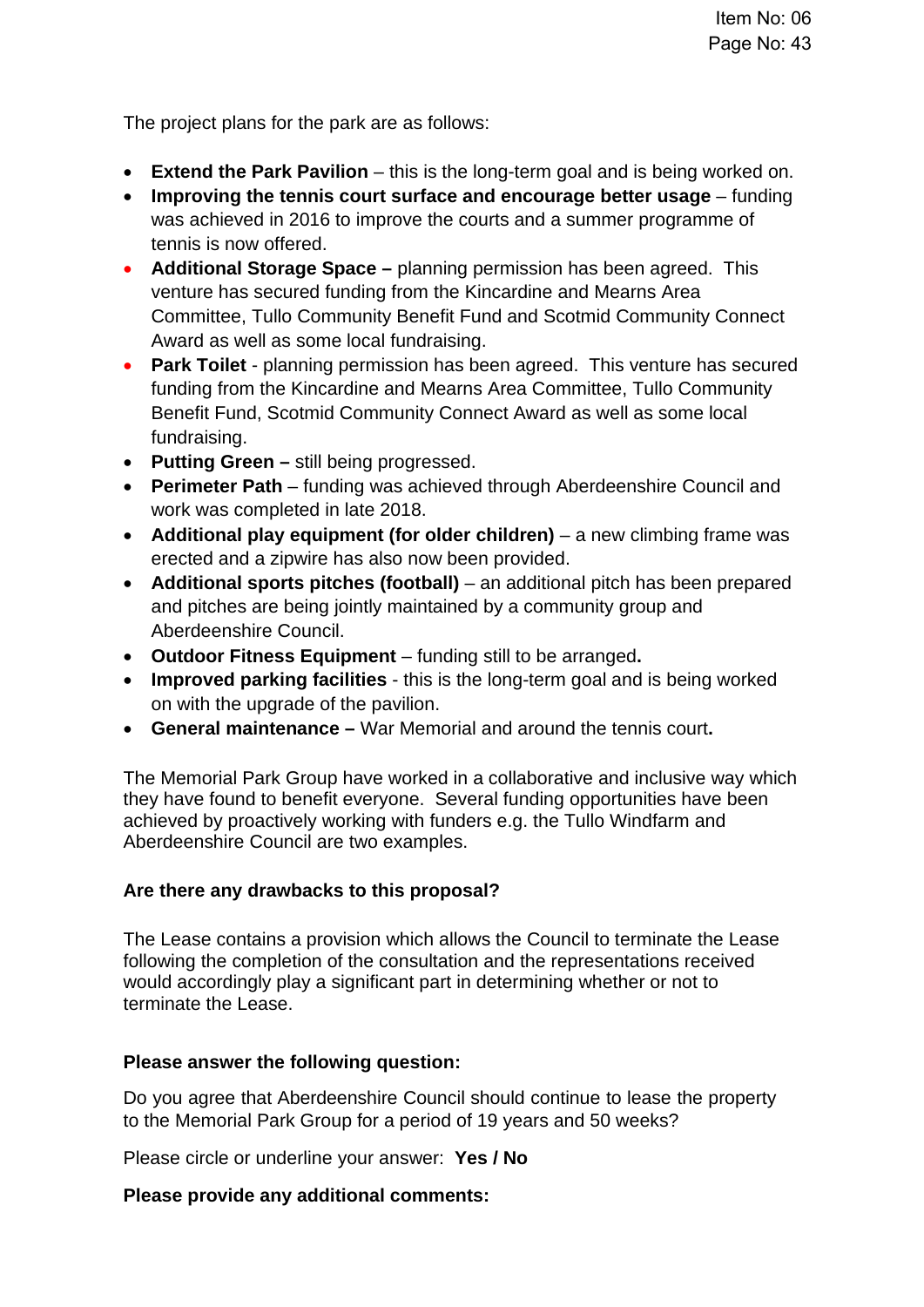| Comments.                                       |  |  |  |
|-------------------------------------------------|--|--|--|
|                                                 |  |  |  |
|                                                 |  |  |  |
|                                                 |  |  |  |
|                                                 |  |  |  |
|                                                 |  |  |  |
|                                                 |  |  |  |
|                                                 |  |  |  |
|                                                 |  |  |  |
| Name of<br><b>Organisation</b><br>or Individual |  |  |  |
| <b>Address</b>                                  |  |  |  |
|                                                 |  |  |  |
|                                                 |  |  |  |
| <b>Postcode</b>                                 |  |  |  |
| Email                                           |  |  |  |
|                                                 |  |  |  |

### **What happens next?**

**Comments:** 

Aberdeenshire Council will consider and respond to any representations within eight weeks of the consultation closing date. The Council's final response will be published on the Aberdeenshire Council website (www.aberdeenshire.gov.uk/council-and-democracy/community-empowerment/) along with **details of all representations to this consultation** (excluding address, postcode and email of respondent).

The Council will then take a decision having regard to the outcomes of this Consultation as to whether to proceed with the disposal.

Completed forms can be returned preferably via email to: diane.henderson@aberdeenshire.gov.uk and copied to: james.mckay@aberdeenshire.gov.uk or via post to: 'The Memorial Park Consultation Response', Area Manager's Office, Viewmount, Arduthie Road, Stonehaven, AB39 2LS.

**Please return forms by 12th July 2021.**